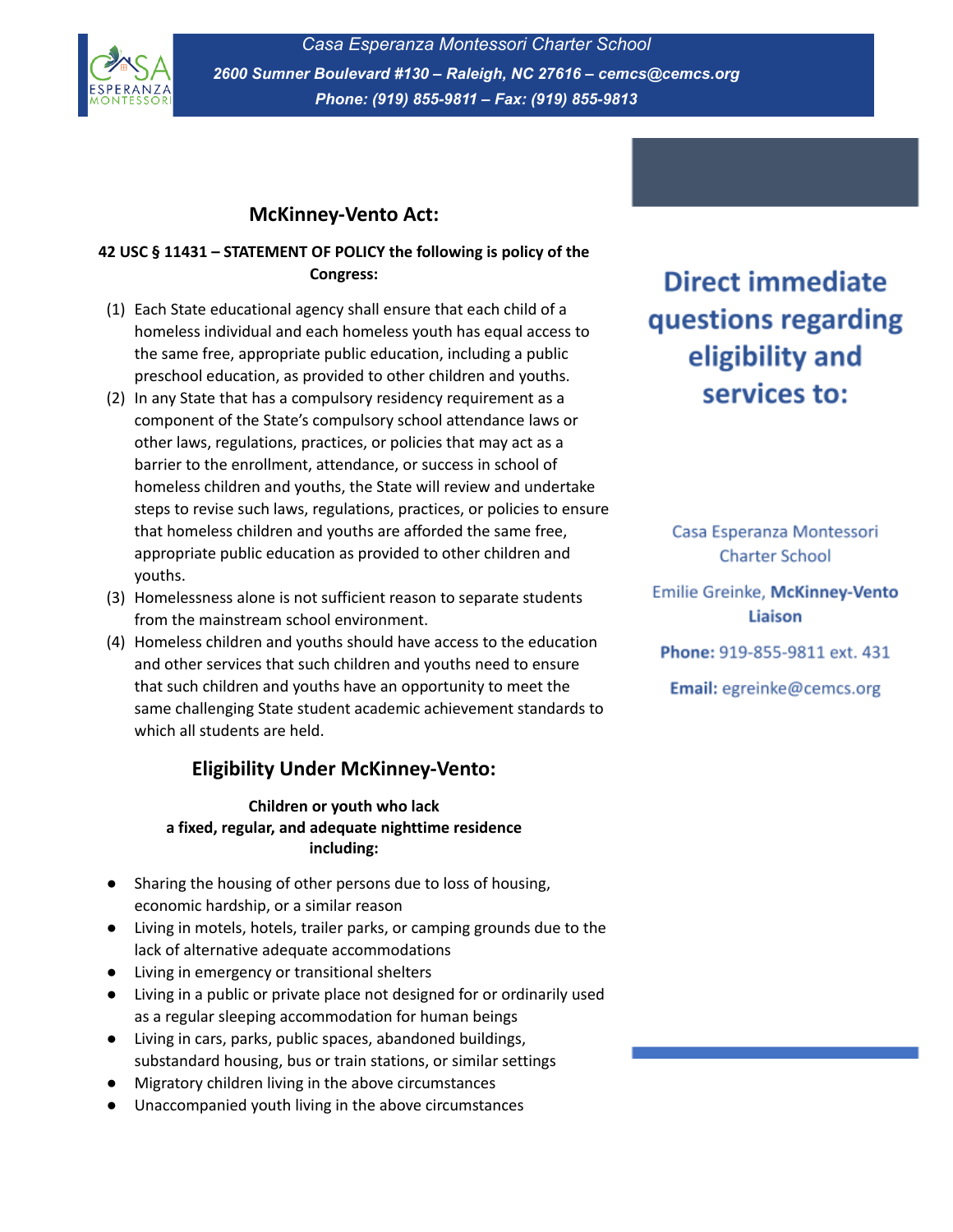

*Casa Esperanza Montessori Charter School 2600 Sumner Boulevard #130 – Raleigh, NC 27616 – cemcs@cemcs.org Phone: (919) 855-9811 – Fax: (919) 855-9813*

## **Parent/Unaccompanied Homeless Youth Rights:**

#### **Unaccompanied homeless youth are ensured the same educational rights that the McKinney-Vento Act provides for other homeless students, which include the right to:**

- Enroll immediately, even if they do not currently have paperwork normally required for enrollment.
- Attend either the local attendance area school or the school of origin, with the placement decision based on the student's best interest.
- Remain in the school of origin for the duration of the homelessness or until the end of the school year in which the student becomes permanently housed.
- Receive transportation to and from the school of origin.
- Receive educational services, such as free school meals, Title I services, participate in gifted and talented programs, vocational education, alternative education, and any other services comparable to what housed students receive.
- Not be stigmatized or segregated on the basis of their status as homeless.

## *NCHE Parent Right Brochure:*

## *[English](https://nche.ed.gov/wp-content/uploads/2018/11/parentbrochure_eng.pdf) & [Spanish](https://nche.ed.gov/wp-content/uploads/2018/11/parentbrochure_sp.pdf)*

### In addition to the provisions that apply to all homeless students, the McKinney-vento Act includes the following **provisions specifically for unaccompanied homeless youth:**

- Unaccompanied homeless youth shall be immediately enrolled without proof of guardianship.
- During a dispute over school selection or enrollment, unaccompanied homeless youth shall receive a written statement explaining the school's decision, the youth's right to appeal the decision, and a referral to the local liaison.

*NCHEP Youth Educational Rights Posters*

*English & [Spanish](https://hepnc.uncg.edu/wp-content/uploads/Docs/NCHEPyouthposter17.pdf)*

*NCHEP Parent Educational Rights Posters*

*English & [Spanish](https://hepnc.uncg.edu/wp-content/uploads/Docs/NCHEPparentposter17.pdf)*